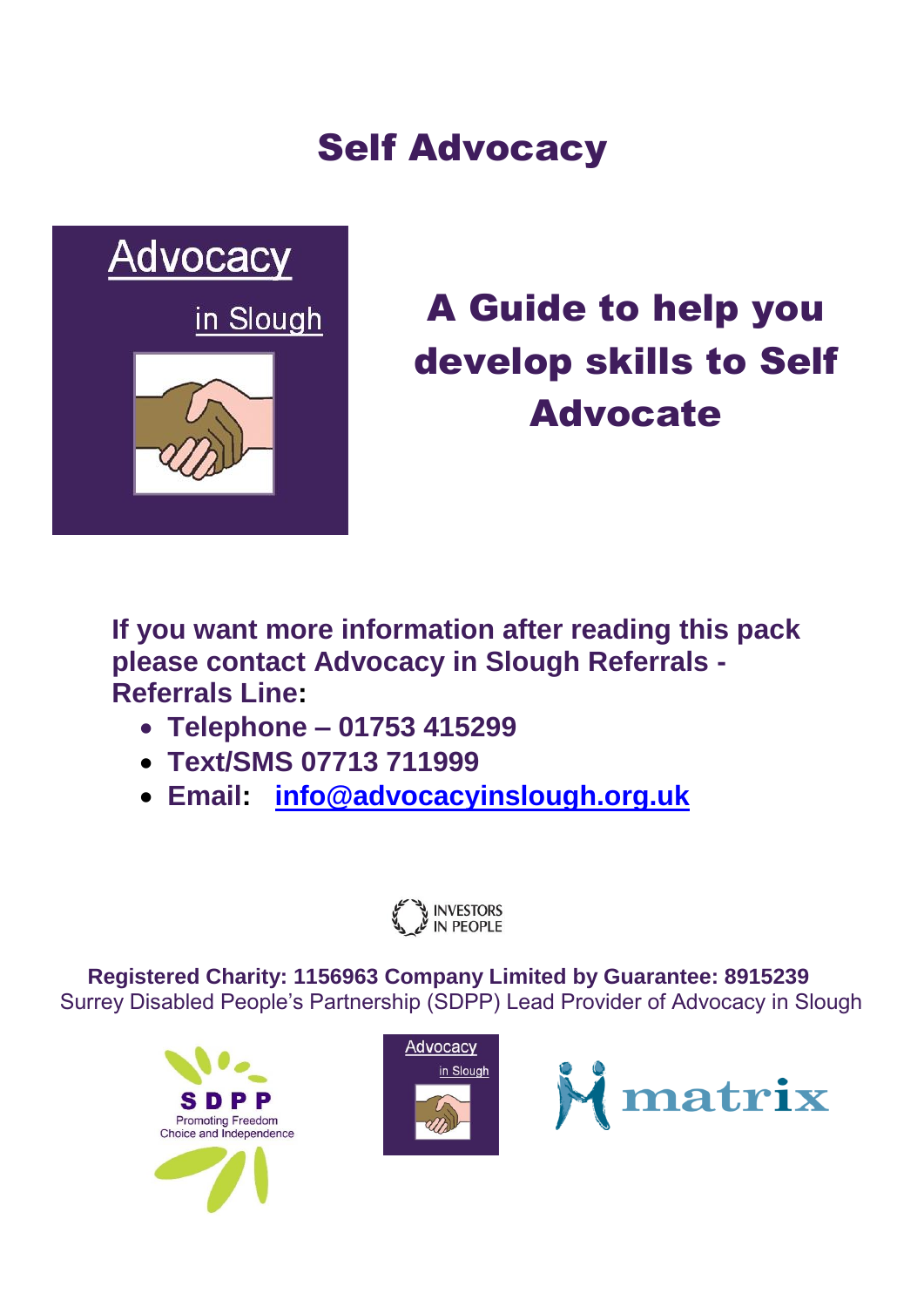### **Introduction**

This pack is provided by Advocacy in Slough and provides you with:

- Information about what Self Advocacy is, and the benefits of using it to help resolve issues that you are having and to help you become a more confiedent person
- Useful information about what you can do to Self Advocate and examples of when it can be used to help you get what you need

### **How to recognise someone who is able to Self Advocate**

This is someone who has learnt how to:

- Understand about their rights
- Speak up for themselves and be heard
- Take control and make decisions about their own life
- Access the information they need

### **Benefits and how it can be used**

Self Advocacy can be a useful tool to help yourself and others, especially if you are a vulnerable person and receiving services from social care or health. You may be in a Care Home, Supported Living, Day Centre, Hospital. Knowing what Self Advocacy is and being able to use the tools within this guide can improve your ability to communicate with others about what's important to you and can help you take more control over issues affecting your life, health and wellbeing.

If you are a provider of services, Information within this guide is a useful tool to make available to service users. You will understand the need for those using your service to be able to say what's important/troubling them so issues can be resolved. For various reasons, like lack of time, trust of others, lack of confidence, the 'voice' of users of services are not always heard.

Knowing how to Self Advocate can often help provide someone with the confidence to speak up and make decisions for themselves. We know from clients that have received 1-1 support from a Professional Advocate that having someone 'on their side' makes it so much easier to cope with issues and deal with difficulties in the future. Advocates who work with vunerable adults 'empower' those they work with to Advocate for themselves.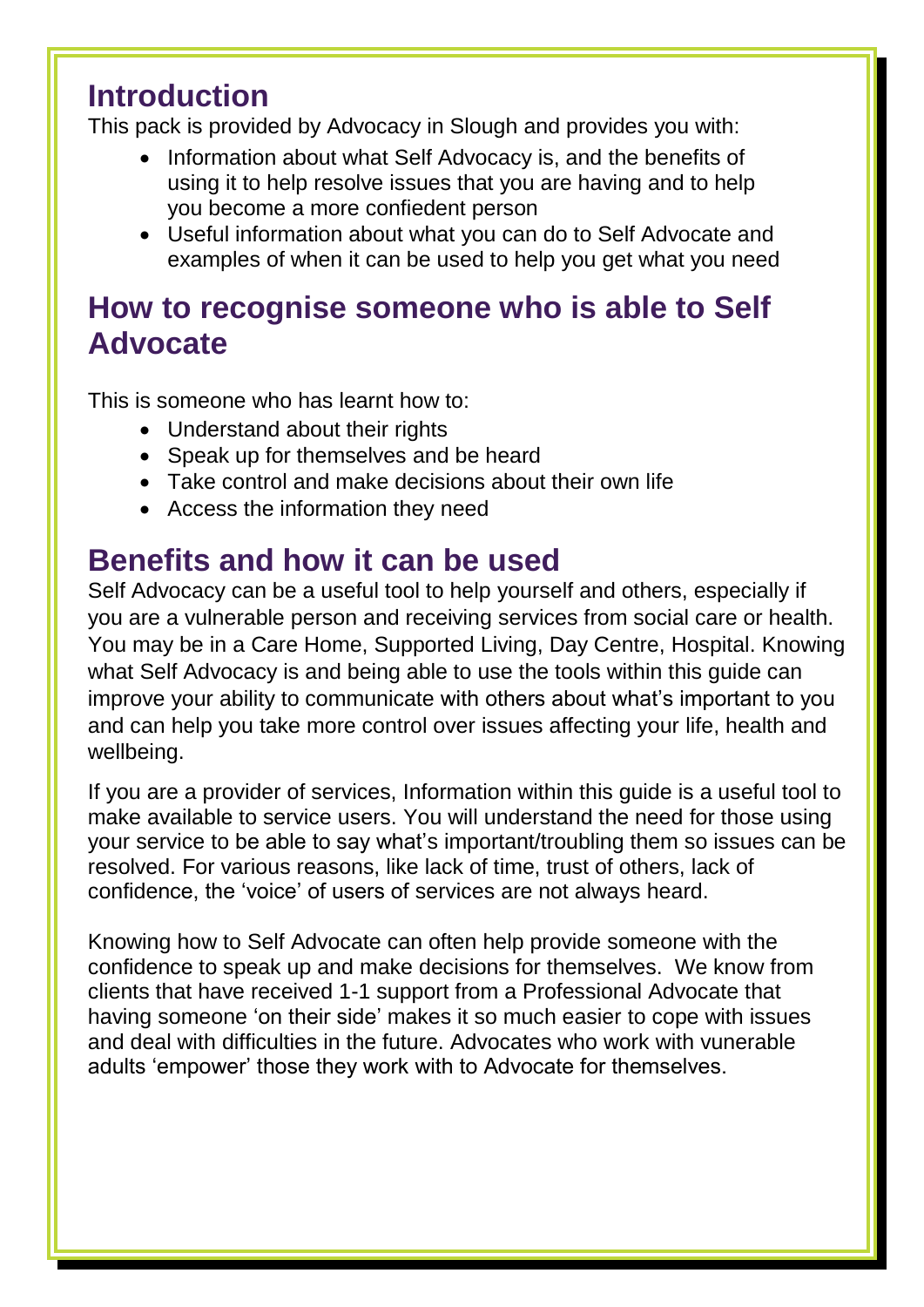See feedback below.

### **Feedback 1**

 *I know you say that it's your job, but you make it more than 'just a job' The passion you have for helping people and the empathy you show towards people who are in desperate need of someone on their side is outstanding. You have brought me comfort when I felt things were just too much, you have made the others see that I am more than just a number. So, once again, huge gratitude and thanks to you. I feel able to deal with problems that affect me myself.* 

## **Feedback 2**

 *Even though my situation is still ongoing, I just wanted you to know how grateful I am for everything you have done for me. You have gone that extra mile every time we have met and spoken and despite services always turning their back on us you have helped me by being a great, in fact, a huge help every step of this awful journey. I don't know what I would have done without you and your knowledge, kindness and strength, as this has helped us carry on. You are truly an ambassador for Slough Advocacy.I feel stronger and happier in myself.*



Self Advocates who can support others are likely to display the following:

- Empathy for others
- Takes an interest in other people
- Is able to speak up for themselves
- Can ask for help and support when needed

#### **Reminders:**

**Think about the people you know and whether there is anyone that could support you to Self Advocate**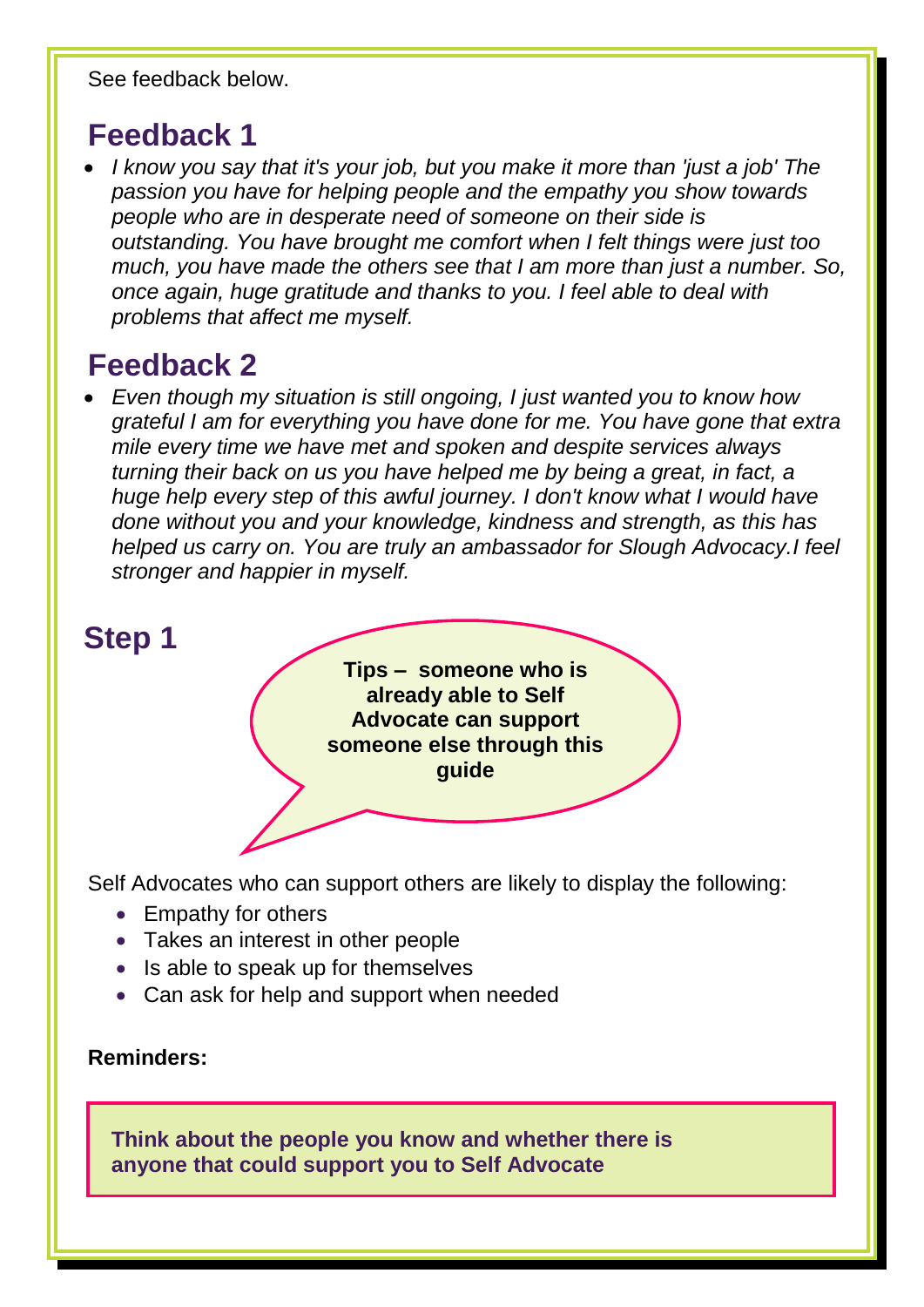

## **Communicating with others**

Good communication skills will help you to obtain what you want and need, also to resolve issues that are having a bad affect on your life and wellbeing.

You may be receiving services from social care or health, and sometimes struggle to communicate to let others know what you think, feel, need and want.

Examples of when we all need to communicate:

- Face to face with someone
- In groups
- At meetings
- Letterfrom
- Email

it's important to let others know what you want and need, and the best way to communicate with you. For example, speaking without jargon, using text, phone, email. Understanding that body language, such as a simple shake of the head can also communicate feelings.

Listening is an important skill. Listening well will help build relationships, solve problems, ensure understanding and reduce frustration or distress.

Letting others know you don't understand something can sometimes be resolved by asking for the information to be explained again or in a different way. Repeating back what someone has said helps to make sure you understand.

#### **Reminders:**

- **Think about what you want to say**
- **Practise beforehand**
- **Keep it simple – focus on what's important to you**
- **Take your time**
- **Listen**
- **Ask again if you don't understand something**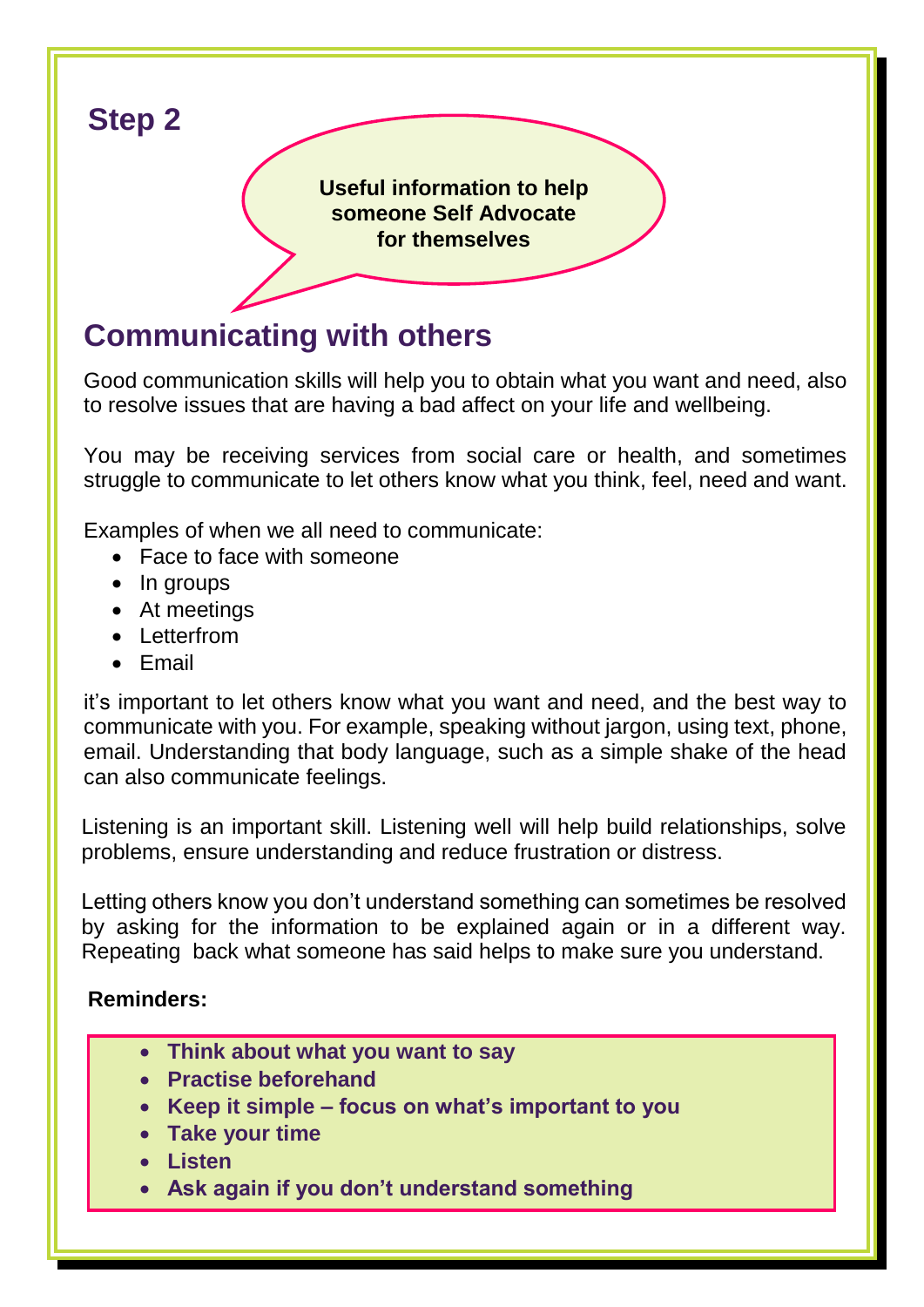#### **Goals and Time keeping**

When meeting someone or attending a meeting, knowing what you want your goal to be will increase your chances of 'being heard' and obtaining what you need.

Time keeping is also useful to focus on. It's not just about making sure you and others are on time. It is also knowing:

- How much time there is to discuss your problem/issue
- How much time it will take to discuss each issue
- Working out if/when a break is needed during the meeting
- What help you may need keeping the discussion on track to avoid unnecessary conversation

#### **Reminders:**

- **What's your goal**
- **Time keeping**
- **Keeping things on track**

#### **Negotiation**

Negotiation is about trying to get the best outcome for yourself or another person. It's about working with someone else, that could be someone who is delivering a service to agree what's possible and is agreeable to both parties. Being able to negotiate can make the difference between achieving your goal and not achieving it.

Things which help when negotiating:

- Making a list of what you need/want, with the most important at the top
- Anything that can be changed or done differently
- The impact on you if it's not possible to get everything that you want
- Ask questions about things which are not clear
- If not everything can be agreed, what's an acceptable offer and what's not
- Only agree if what you are offered is right

It's important to recogise that it's not always possible to achieve what's wanted in a negotiation.

#### **Reminders:**

- **What's your goal**
- **What's an acceptable offer**
- **Only agree if what you are offered is right**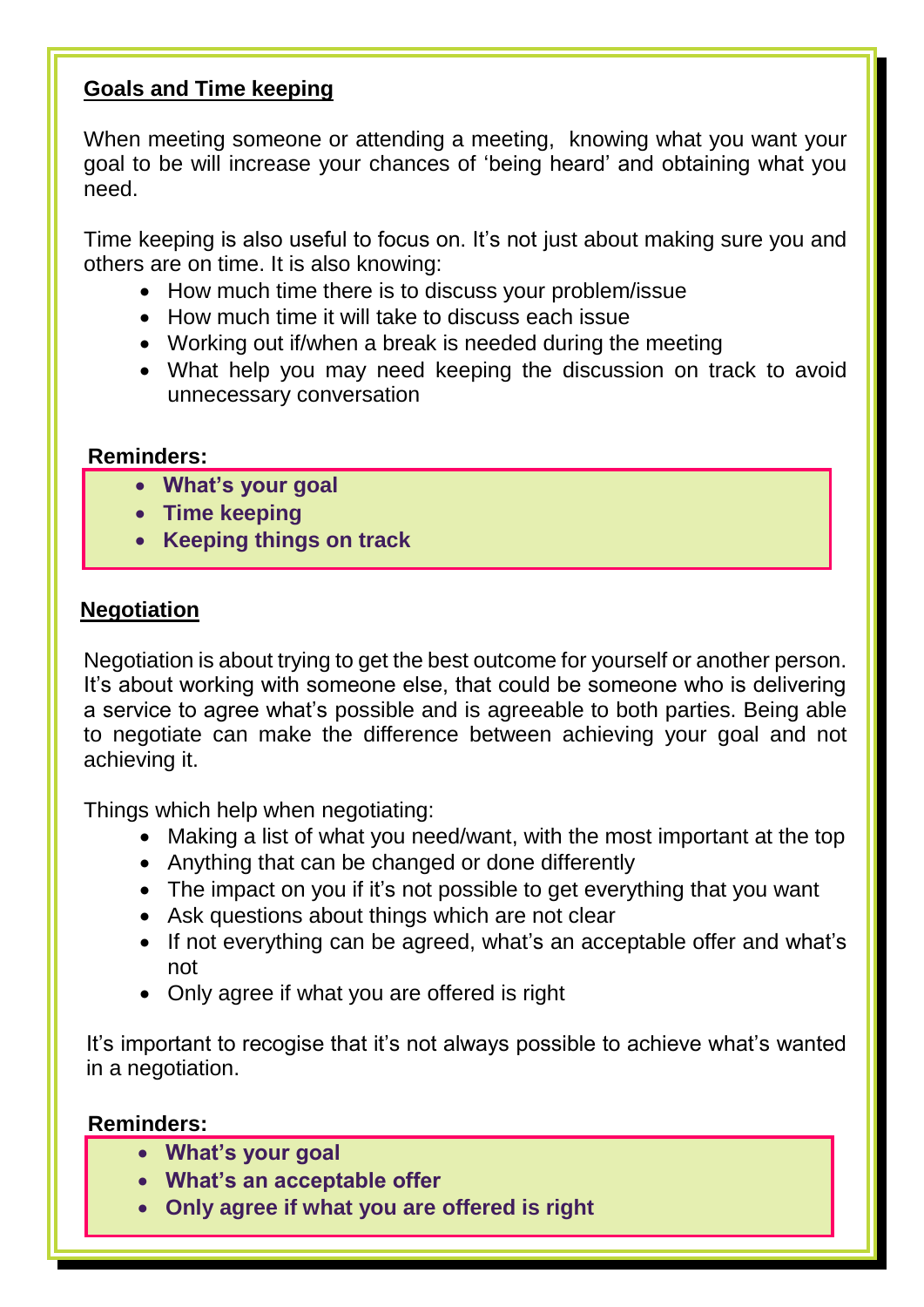#### **Self Confidence and Assertiveness**

When you are self confident you trust in your own abilities, qualities, and judgement. Confident people behave in an 'Assertive' way which means they are able to put their point across without upsetting other people or getting upset themselves. This is very hard to do when you have something important to say that others may not agree with. Assertive people are able to:

- Give an opinion or say how they feel
- Ask for what they want or need
- Disagree respectfully
- Offer ideas and suggestions
- Say no without feeling guilty
- Speak up for someone else

 It's very hard to control your emotions when there is something important to discuss with someone and you don't know whether they will agree. Keeping your emotions in check ensures that the focus is on what you say. Things that will help you are:

- Practise what you want to say with someone you trust, saying what you want, how you feel, saying no and that you disagree
- Practise listening to someone else
- Keep what you say simple
- Keep calm yourself and remind others to keep calm
- Don't rush
- Let others speak without interrupting
- If you are feeling angry or upset ask to take a break

#### **Reminders:**

- **Practise what you want to say with someone you trust**
- **Listen to others**
- **Don't rush**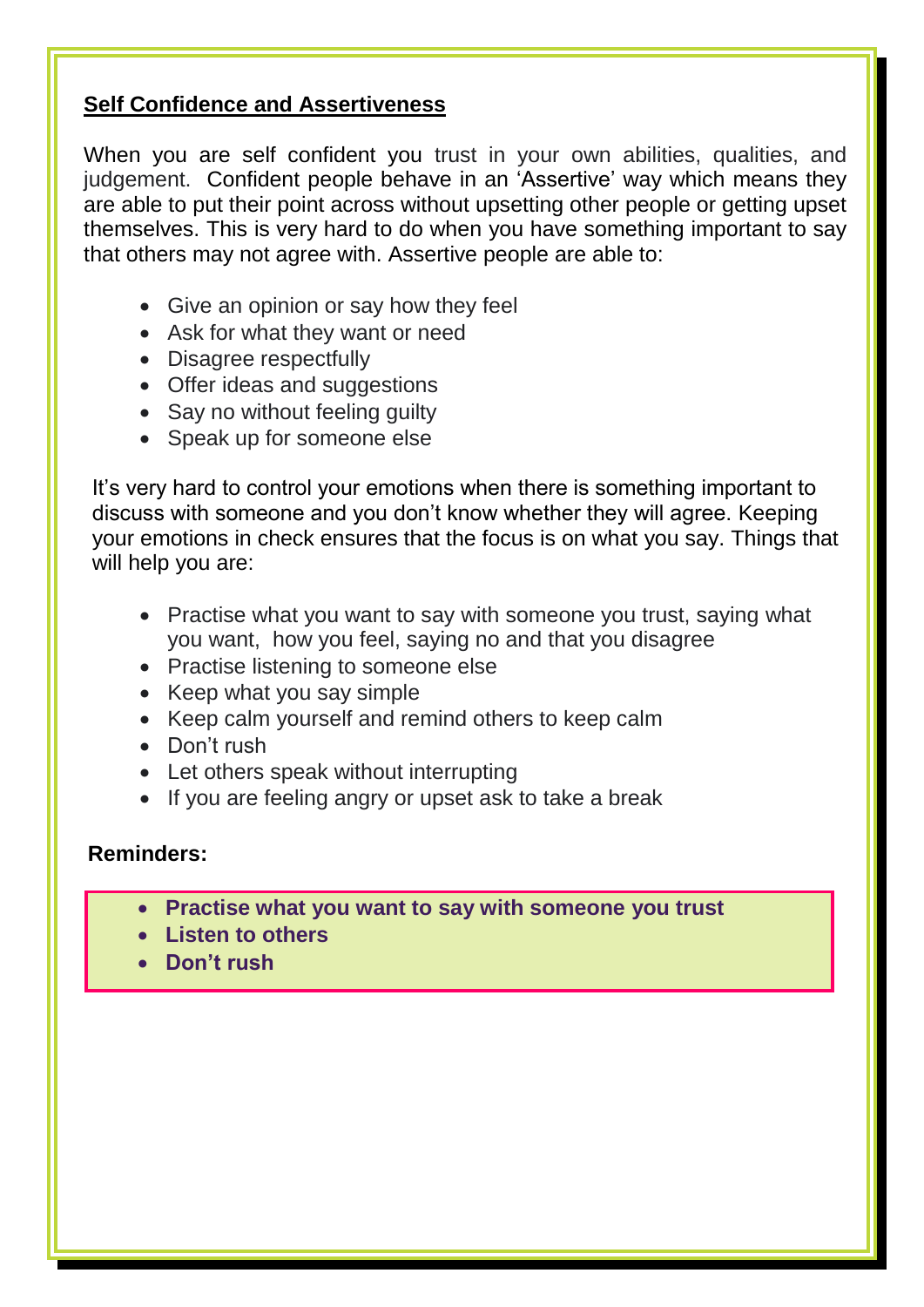

#### **Information to help you if you are going to a meeting which is about you**

To be well prepared for a meeting it's helpful to find out:

- The purpose of the meeting
- Is there an agenda
- Who will be there
- How long will it last
- Is there any documentation that you need to read beforehand

#### Also:

- Know what your goal is
- What you want to say
- What you will and won't accept
- What information you need
- Have notes of what you want to say
- If you need someone supporting you at the meeting

Remember any meeting about you, is your meeting. So it needs to be easy for you to understand, clear in what the results are and what you can expect next.

#### **How to hold your own meeting**

To help you feel in control of your meeting and confident

- Ensure you invite the people you need to speak with to the meeting
- If someone you need to invite has upset you before, let them know and have someone with you who can support you if you get upset
- Meet where you are comfortable
- Make time for breaks
- Refer to your notes

#### **Focus on**

- The most important things about the issue that needs sorting out
- Use short sentences to explain the issue and avoid telling a long story